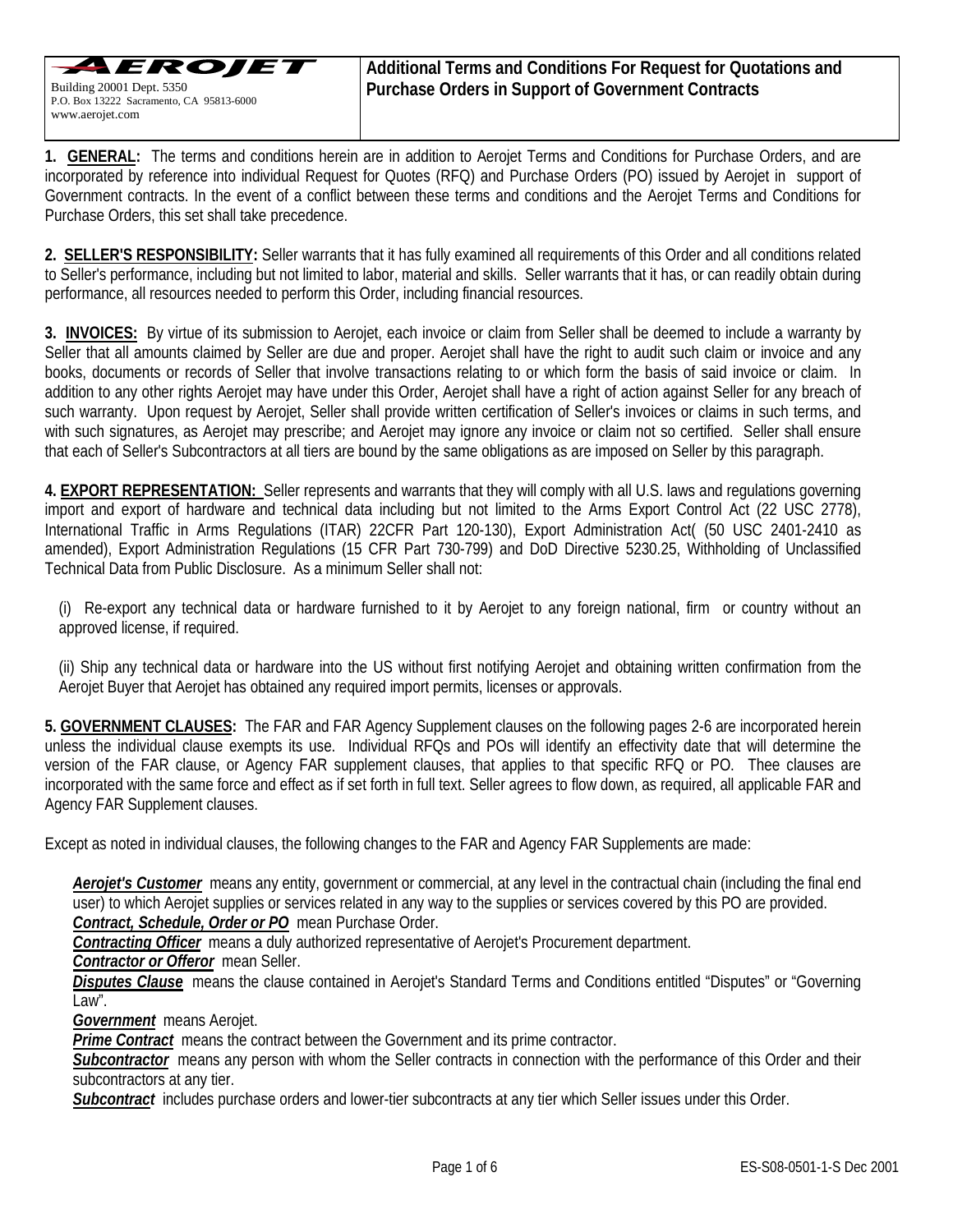

| Clause No. | <b>FAR Clause Title</b>                                                                                                                                                                                                                                                                                                                        |
|------------|------------------------------------------------------------------------------------------------------------------------------------------------------------------------------------------------------------------------------------------------------------------------------------------------------------------------------------------------|
| 52.203-6   | <b>Restrictions on Subcontractor Sales to the Government</b>                                                                                                                                                                                                                                                                                   |
|            | Applicable to Orders exceeding \$100,000                                                                                                                                                                                                                                                                                                       |
| 52.203-7   | <b>Anti-Kickback Procedures</b>                                                                                                                                                                                                                                                                                                                |
|            | Applicable to Orders exceeding \$100,000. Paragraph (c)(1) does not apply. Paragraph (c)(4) is revised by deleting "The<br>Contracting Officer may" and inserting "To the extent the Contracting Officer has effected an offset at the prime contract level or<br>has directed Aerojet to withhold any sum from the Seller, Aerojet may"       |
| 52.203-10  | Price or Fee Adjustment for Illegal or Improper Activity                                                                                                                                                                                                                                                                                       |
|            | "Government" means "Government" and "Contracting Officer" means "Contracting Officer". Paragraph (e) is added: "(e) To the<br>extent the Government has reduced Aerojet's price or fee in accordance with paragraph (c) of this clause for violations of the Act<br>by Seller, Aerojet may reduce the price or fee of this Order accordingly." |
| 52.203-11  | Certification and Disclosure Regarding Payments to Influence Certain Federal Transactions                                                                                                                                                                                                                                                      |
|            | Applicable to Orders exceeding \$100,000                                                                                                                                                                                                                                                                                                       |
| 52.203-12  | Limitation on Payments to Influence Certain Federal Transactions                                                                                                                                                                                                                                                                               |
|            | Applicable to Orders exceeding \$100,000                                                                                                                                                                                                                                                                                                       |
| 52.204-2   | <b>Security Requirements</b><br>Applicable to Orders involving access to classified information. "Government" in paragraph (c) means "Government". References to<br>the "Changes" clause are excluded.                                                                                                                                         |
| 52.211-5   | <b>Material Requirements</b>                                                                                                                                                                                                                                                                                                                   |
| 52.211-15  | <b>Defense Priority and Allocation Requirements</b>                                                                                                                                                                                                                                                                                            |
| 52.215-2   | <b>Audit and Records-Negotiation</b>                                                                                                                                                                                                                                                                                                           |
|            | Applicable to Orders exceeding \$100,000 that are cost-reimbursement, time-and-material, labor hour, price redeterminable and<br>cost or pricing data is required, or cost, funding or performance reports are required. "Contracting Officer" in paragraphs (b), (c)<br>and (e) means "Contracting Officer".                                  |
| 52.215-14  | <b>Integrity of Unit Prices</b>                                                                                                                                                                                                                                                                                                                |
|            | Applicable to Orders exceeding \$100,000. Paragraph (b) does not apply.                                                                                                                                                                                                                                                                        |
| 52.215-15  | <b>Pension Adjustments and Asset Reversions</b><br>Applicable to Orders that require submittal of cost or pricing data, or for which any pre-award or post-award cost determination will                                                                                                                                                       |
|            | be subject to FAR Part 31.                                                                                                                                                                                                                                                                                                                     |
| 52.215-16  | <b>Facilities Capital Cost of Money</b>                                                                                                                                                                                                                                                                                                        |
| 52.215-17  | Waiver of Facilities Capital Cost of Money                                                                                                                                                                                                                                                                                                     |
| 52.215-18  | Reversion of Adjustment of Plans for Postretirement Benefits (PRB) Other than Pensions                                                                                                                                                                                                                                                         |
|            | Applicable to Orders that require submittal of cost or pricing data, or for which any pre-award or post-award cost determination will<br>be subject to FAR Part 31.                                                                                                                                                                            |
| 52.215-19  | Notification of Ownership Changes                                                                                                                                                                                                                                                                                                              |
|            | Applicable to Orders that require submittal of cost or pricing data, or for which any pre-award or post-award cost determination will                                                                                                                                                                                                          |
| 52.219-8   | be subject to FAR Part 31.<br><b>Utilization of Small Business Concerns</b>                                                                                                                                                                                                                                                                    |
|            | Applicable to Orders offering further subcontracting opportunities.                                                                                                                                                                                                                                                                            |
| 52.222-4   | <b>Contract Work Hours and Safety Standards Act-Overtime Compensation</b>                                                                                                                                                                                                                                                                      |
|            | Applicable to Orders exceeding \$100,000. "Contracting Officer" means "Contracting Officer' in paragraph 2. Aerojet may withhold                                                                                                                                                                                                               |
|            | or recover from Seller any sums that Aerojet's customer withholds or recovers from Aerojet due to a violation of a provision of this                                                                                                                                                                                                           |
|            | clause by Seller or Seller's subcontractors.                                                                                                                                                                                                                                                                                                   |
| 52.222-20  | <b>Walsh Healy Public Contracts Act</b>                                                                                                                                                                                                                                                                                                        |
|            | Applicable to Orders exceeding \$10,000.                                                                                                                                                                                                                                                                                                       |
| 52.222-21  | <b>Prohibition of Segregated Facilities</b>                                                                                                                                                                                                                                                                                                    |
| 52.222-26  | <b>Equal Opportunity</b>                                                                                                                                                                                                                                                                                                                       |
|            | Paragraphs (b)(1) through (b)(11) only are included in this Order.                                                                                                                                                                                                                                                                             |
| 52.222-35  | Affirmative Action for Disabled Veterans and Veterans of the Vietnam Era                                                                                                                                                                                                                                                                       |
|            | Applicable to Orders \$10,000 or more.                                                                                                                                                                                                                                                                                                         |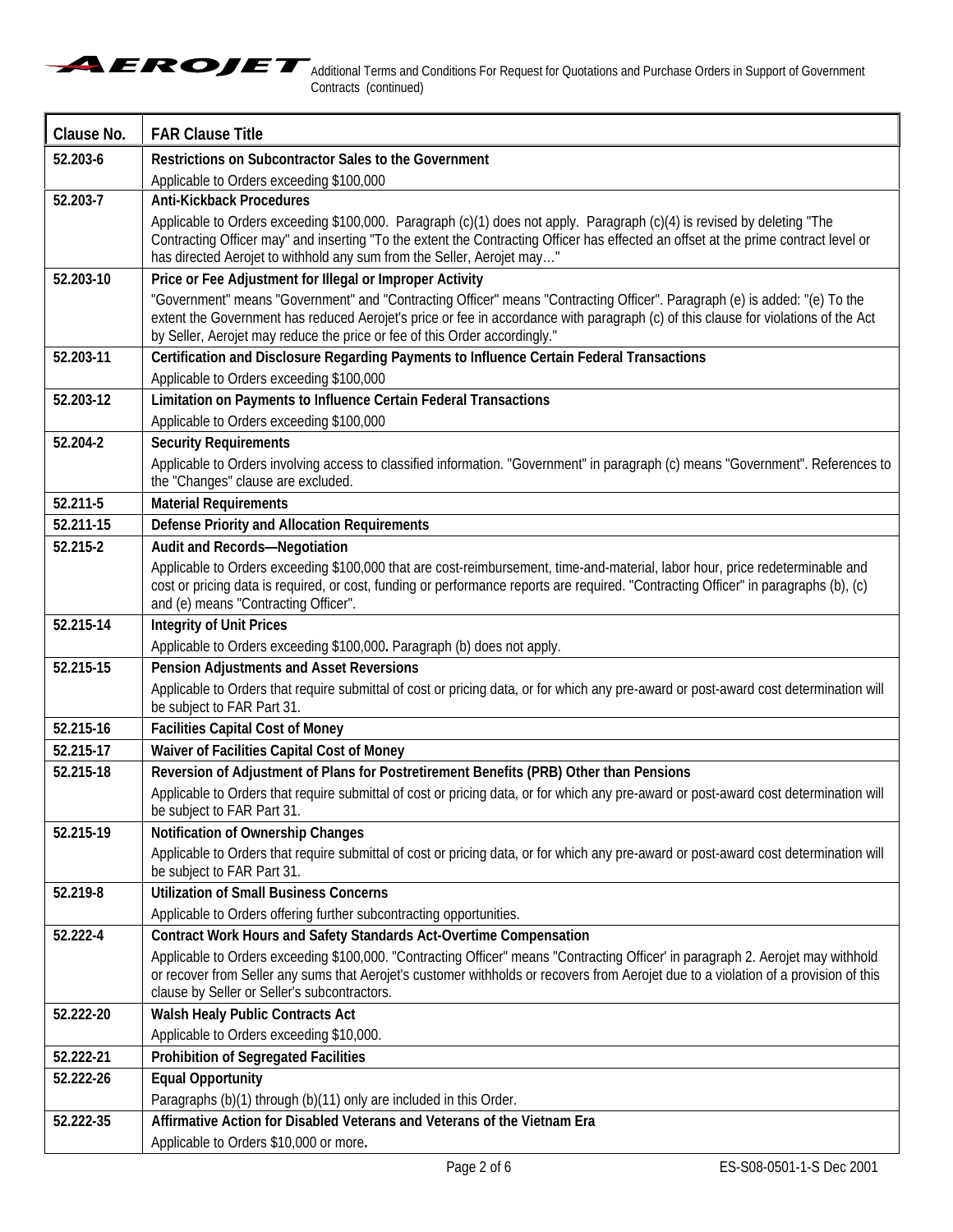| 52.222-36 | <b>Affirmative Action for Workers with Disabilities</b>                                                                                                                                                                                                                                                                                                                                                                                                                                                                                                                                                                                                                                                                                                                                                                                                                                                                                                                                                                                                                                                                                                                                                                                                                                                                                                                                  |
|-----------|------------------------------------------------------------------------------------------------------------------------------------------------------------------------------------------------------------------------------------------------------------------------------------------------------------------------------------------------------------------------------------------------------------------------------------------------------------------------------------------------------------------------------------------------------------------------------------------------------------------------------------------------------------------------------------------------------------------------------------------------------------------------------------------------------------------------------------------------------------------------------------------------------------------------------------------------------------------------------------------------------------------------------------------------------------------------------------------------------------------------------------------------------------------------------------------------------------------------------------------------------------------------------------------------------------------------------------------------------------------------------------------|
|           | Applicable to Orders exceeding \$10,000. Paragraph (b)(2) is revised to delete "provided by or through the Contracting Officer" and<br>insert "provided upon request by the Contracting Officer through the Aerojet purchasing representative".                                                                                                                                                                                                                                                                                                                                                                                                                                                                                                                                                                                                                                                                                                                                                                                                                                                                                                                                                                                                                                                                                                                                          |
| 52.222-37 | Employment Reports on Disabled Veterans and Veterans of the Vietnam Era                                                                                                                                                                                                                                                                                                                                                                                                                                                                                                                                                                                                                                                                                                                                                                                                                                                                                                                                                                                                                                                                                                                                                                                                                                                                                                                  |
|           | Applicable to Orders \$10,000 or more.                                                                                                                                                                                                                                                                                                                                                                                                                                                                                                                                                                                                                                                                                                                                                                                                                                                                                                                                                                                                                                                                                                                                                                                                                                                                                                                                                   |
| 52.222-41 | Service Contract Act of 1965, as Amended                                                                                                                                                                                                                                                                                                                                                                                                                                                                                                                                                                                                                                                                                                                                                                                                                                                                                                                                                                                                                                                                                                                                                                                                                                                                                                                                                 |
| 52.225-1  | Buy American Act - Balance of Payments - Supplies                                                                                                                                                                                                                                                                                                                                                                                                                                                                                                                                                                                                                                                                                                                                                                                                                                                                                                                                                                                                                                                                                                                                                                                                                                                                                                                                        |
|           | Applicable to Orders that require Seller to provide items that will be end products supplied under the prime contract.                                                                                                                                                                                                                                                                                                                                                                                                                                                                                                                                                                                                                                                                                                                                                                                                                                                                                                                                                                                                                                                                                                                                                                                                                                                                   |
| 52.225-3  | Buy American Act--North American Free Trade Agreement--Israeli Trade Act--Balance of Payments Program                                                                                                                                                                                                                                                                                                                                                                                                                                                                                                                                                                                                                                                                                                                                                                                                                                                                                                                                                                                                                                                                                                                                                                                                                                                                                    |
|           | Applicable to Orders that require Seller to provide items that will be end products supplied under the prime contract.                                                                                                                                                                                                                                                                                                                                                                                                                                                                                                                                                                                                                                                                                                                                                                                                                                                                                                                                                                                                                                                                                                                                                                                                                                                                   |
| 52.225-5  | <b>Trade Agreements</b>                                                                                                                                                                                                                                                                                                                                                                                                                                                                                                                                                                                                                                                                                                                                                                                                                                                                                                                                                                                                                                                                                                                                                                                                                                                                                                                                                                  |
| 52.225-8  | <b>Duty-Free Entry</b>                                                                                                                                                                                                                                                                                                                                                                                                                                                                                                                                                                                                                                                                                                                                                                                                                                                                                                                                                                                                                                                                                                                                                                                                                                                                                                                                                                   |
|           | Applicable to Orders for supplies identified as accorded "duty-free entry", or other foreign supplies in excess of \$10,000, to be<br>imported into the customs territory of the United States.                                                                                                                                                                                                                                                                                                                                                                                                                                                                                                                                                                                                                                                                                                                                                                                                                                                                                                                                                                                                                                                                                                                                                                                          |
|           | In paragraph (b)(1), "20 days" is changed to "30 days". In paragraph (b)(2), "10 days" is changed to "20 days". "Government"<br>means "Government" and "Contracting Officer" means "Contracting Officer" in paragraph (e).                                                                                                                                                                                                                                                                                                                                                                                                                                                                                                                                                                                                                                                                                                                                                                                                                                                                                                                                                                                                                                                                                                                                                               |
| 52.225-13 | <b>Restrictions on Certain Foreign Purchases</b>                                                                                                                                                                                                                                                                                                                                                                                                                                                                                                                                                                                                                                                                                                                                                                                                                                                                                                                                                                                                                                                                                                                                                                                                                                                                                                                                         |
| 52.225-15 | <b>Sanctioned European Union Country End Products</b>                                                                                                                                                                                                                                                                                                                                                                                                                                                                                                                                                                                                                                                                                                                                                                                                                                                                                                                                                                                                                                                                                                                                                                                                                                                                                                                                    |
|           | Applicable to Orders that require Seller to provide items that will be end products supplied under the prime contract.                                                                                                                                                                                                                                                                                                                                                                                                                                                                                                                                                                                                                                                                                                                                                                                                                                                                                                                                                                                                                                                                                                                                                                                                                                                                   |
| 52.227-1  | <b>Authorization and Consent</b>                                                                                                                                                                                                                                                                                                                                                                                                                                                                                                                                                                                                                                                                                                                                                                                                                                                                                                                                                                                                                                                                                                                                                                                                                                                                                                                                                         |
|           | This clause is revised to read as follows, and the term "Government" means "Government".                                                                                                                                                                                                                                                                                                                                                                                                                                                                                                                                                                                                                                                                                                                                                                                                                                                                                                                                                                                                                                                                                                                                                                                                                                                                                                 |
|           | (a) The Government authorizes and consents to all use and manufacture, in performing this Order or any subcontract at any tier,<br>of any invention described in and covered by a United States patent (1) embodied in the structure or composition of any article the<br>delivery of which is accepted by the Government and/or Aerojet under this Order or (2) used in machinery, tools, or methods whose<br>use necessarily results from compliance by the Seller or a subcontractor with (i) specifications or written provisions forming a part<br>of this Order or (ii) specific written instructions given by Aerojet directing the manner of performance. The entire liability to the<br>Government and or Aerojet for infringement of a patent of the United States shall be determined solely by the provisions of the<br>indemnity clause, if any, included in this Order or any subcontract hereunder (including any lower-tier subcontract), and the<br>Government assumes liability for all other infringement to the extent of the authorization and consent herein above granted.<br>(b) The Seller agrees to include, and require inclusion of, this clause, suitably modified to identify the parties, in all subcontracts at<br>any tier for supplies or services (including construction, architect-engineer services, and materials, supplies, models, samples, and |
|           | design or testing services expected to exceed the simplified acquisition threshold); however, omission of this clause from any<br>subcontract, including those at or below the simplified acquisition threshold, does not affect this authorization and consent.                                                                                                                                                                                                                                                                                                                                                                                                                                                                                                                                                                                                                                                                                                                                                                                                                                                                                                                                                                                                                                                                                                                         |
| 52.227-2  | Notice and Assistance Regarding Patent and Copyright Infringement                                                                                                                                                                                                                                                                                                                                                                                                                                                                                                                                                                                                                                                                                                                                                                                                                                                                                                                                                                                                                                                                                                                                                                                                                                                                                                                        |
|           | Applicable to Orders exceeding \$100,000.                                                                                                                                                                                                                                                                                                                                                                                                                                                                                                                                                                                                                                                                                                                                                                                                                                                                                                                                                                                                                                                                                                                                                                                                                                                                                                                                                |
| 52.227-3  | <b>Patent Indemnity</b>                                                                                                                                                                                                                                                                                                                                                                                                                                                                                                                                                                                                                                                                                                                                                                                                                                                                                                                                                                                                                                                                                                                                                                                                                                                                                                                                                                  |
|           | "Government" means "Government and Aerojet".                                                                                                                                                                                                                                                                                                                                                                                                                                                                                                                                                                                                                                                                                                                                                                                                                                                                                                                                                                                                                                                                                                                                                                                                                                                                                                                                             |
| 52.227-9  | <b>Refund of Royalties</b>                                                                                                                                                                                                                                                                                                                                                                                                                                                                                                                                                                                                                                                                                                                                                                                                                                                                                                                                                                                                                                                                                                                                                                                                                                                                                                                                                               |
|           | Applicable to Orders that include royalties of \$250 or more in the Order price.                                                                                                                                                                                                                                                                                                                                                                                                                                                                                                                                                                                                                                                                                                                                                                                                                                                                                                                                                                                                                                                                                                                                                                                                                                                                                                         |
| 52.227-10 | Filing of Patent Applications-Classified Subject Matter                                                                                                                                                                                                                                                                                                                                                                                                                                                                                                                                                                                                                                                                                                                                                                                                                                                                                                                                                                                                                                                                                                                                                                                                                                                                                                                                  |
|           | Applicable to Orders involving access to classified information.                                                                                                                                                                                                                                                                                                                                                                                                                                                                                                                                                                                                                                                                                                                                                                                                                                                                                                                                                                                                                                                                                                                                                                                                                                                                                                                         |
| 52.227-11 | Patent Rights - Retention by the Contractor (Short Form)                                                                                                                                                                                                                                                                                                                                                                                                                                                                                                                                                                                                                                                                                                                                                                                                                                                                                                                                                                                                                                                                                                                                                                                                                                                                                                                                 |
|           | Applicable to Orders to small business firms or nonprofit organizations for the performance of experimental, developmental or<br>research work. "Contracting Officer" means "Contracting Officer". "Government" means "Government".                                                                                                                                                                                                                                                                                                                                                                                                                                                                                                                                                                                                                                                                                                                                                                                                                                                                                                                                                                                                                                                                                                                                                      |
| 52.227-12 | Patent Rights - Retention by the Contractor (Long Form)                                                                                                                                                                                                                                                                                                                                                                                                                                                                                                                                                                                                                                                                                                                                                                                                                                                                                                                                                                                                                                                                                                                                                                                                                                                                                                                                  |
|           | Applicable to Orders to other than small business firms or nonprofit organizations for the performance of experimental,<br>developmental or research work. "Contracting Officer" means "Contracting Officer". "Government" means "Government".                                                                                                                                                                                                                                                                                                                                                                                                                                                                                                                                                                                                                                                                                                                                                                                                                                                                                                                                                                                                                                                                                                                                           |
| 52.227-14 | <b>Rights in Data - General</b>                                                                                                                                                                                                                                                                                                                                                                                                                                                                                                                                                                                                                                                                                                                                                                                                                                                                                                                                                                                                                                                                                                                                                                                                                                                                                                                                                          |
|           | In paragraph (b) Allocation of Rights, "Government" means "Government" and "Contractor" changes to "Seller" rather than<br>"Aerojet". "Contracting Officer" means "Contracting Officer" in the first sentence of paragraph (c)(1) and in paragraph (e).                                                                                                                                                                                                                                                                                                                                                                                                                                                                                                                                                                                                                                                                                                                                                                                                                                                                                                                                                                                                                                                                                                                                  |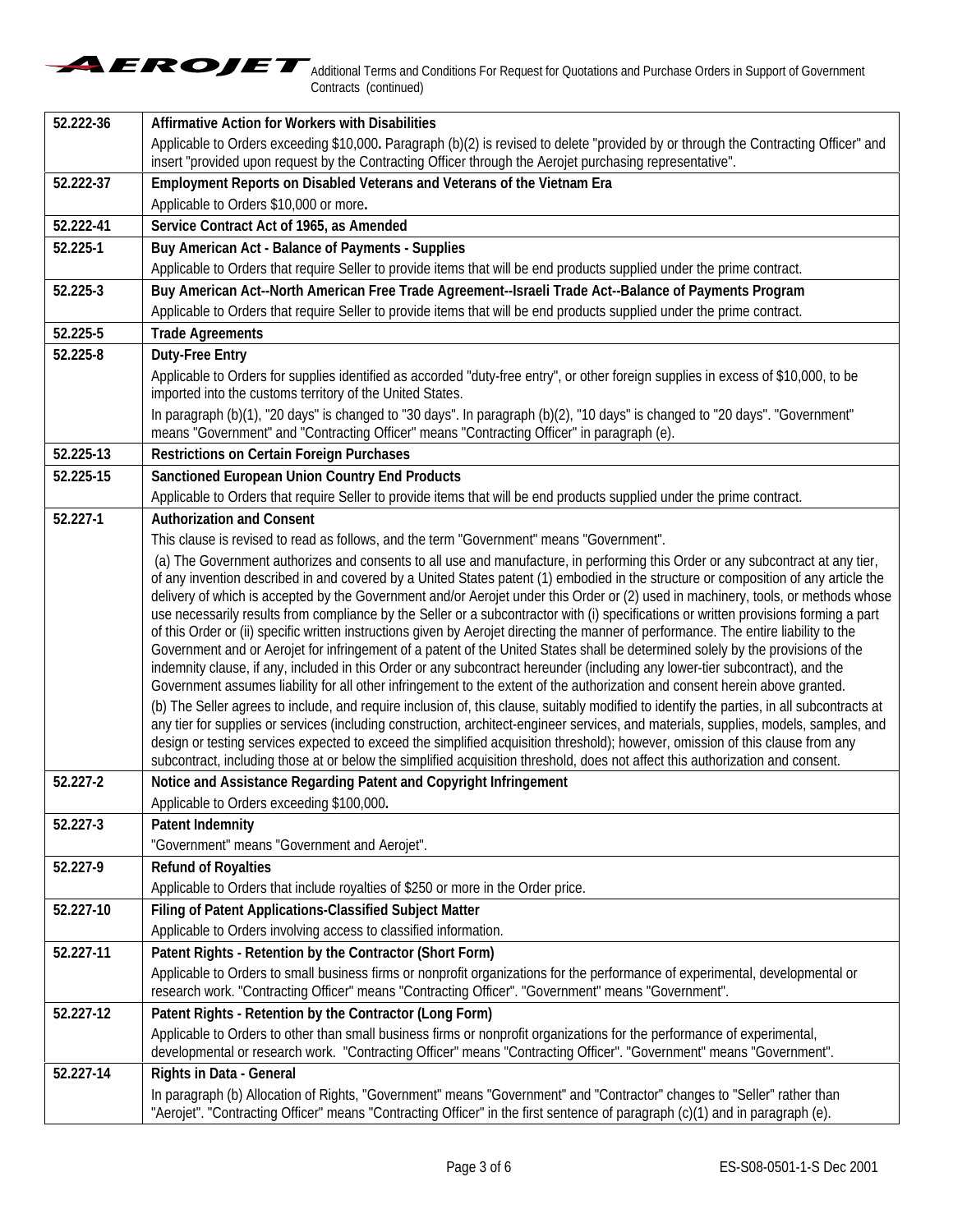Additional Terms and Conditions For Request for Quotations and Purchase Orders in Support of Government Contracts (continued)

| 52.228-5  | Insurance-Work on a Government Installation                                                                                                                      |
|-----------|------------------------------------------------------------------------------------------------------------------------------------------------------------------|
|           | Applicable to Orders that require work on Government installations. "Government" means "Government".                                                             |
| 52.229-3  | <b>Federal, State and Local Taxes</b>                                                                                                                            |
| 52.229-4  | Federal, State and Local Taxes (Noncompetitive Contract)                                                                                                         |
| 52.234-1  | FAR Industrial Resources Developed Under Defense Production Act Title III.                                                                                       |
|           | "Government" means "Government".                                                                                                                                 |
| 52.245-2  | <b>Government Property (Fixed-Price Contracts)</b>                                                                                                               |
| 52.245-5  | Government Property (Cost-Reimbursement, Time-and-Material, or Labor-Hour Contracts)                                                                             |
|           | If this Order is Time-and-Material, Labor-Hour, or Cost Reimbursement, "Contracting Officer" means "Contracting Officer" and<br>"Government" means "Government". |
| 52.246-2  | <b>Inspection of Supplies- Fixed Price</b>                                                                                                                       |
|           | "Government" means "Government and/or Aerojet".                                                                                                                  |
| 52.246-3  | <b>Inspection of Supplies- Cost-Reimbursement</b>                                                                                                                |
|           | "Government" means "Government and/or Aerojet".                                                                                                                  |
| 52.246-4  | <b>Inspection of Services- Fixed Price</b>                                                                                                                       |
|           | "Government" means "Government and/or Aerojet".                                                                                                                  |
| 52.246-5  | <b>Inspection of Services- Cost-Reimbursement</b>                                                                                                                |
|           | "Government" means "Government and/or Aerojet".                                                                                                                  |
| 52.246-6  | Inspection of Services- Time-and-Material and Labor-Hour                                                                                                         |
|           | "Government" means "Government and/or Aerojet".                                                                                                                  |
| 52.246-7  | <b>Inspection of Research and Development - Fixed-Price</b>                                                                                                      |
|           | "Government" means "Government and/or Aerojet".                                                                                                                  |
| 52.246-8  | Inspection of Research and Development - Cost-Reimbursement                                                                                                      |
|           | "Government" means "Government and/or Aerojet".                                                                                                                  |
| 52.246-16 | <b>Responsibility for Supplies</b>                                                                                                                               |
| 52.246-23 | <b>Limitation of Liability</b>                                                                                                                                   |
|           | Applicable to Orders that require Seller to provide supplies. "Government" means "Government and/or Aerojet".                                                    |
| 52.246-24 | <b>Limitation of Liability - High Value Items</b>                                                                                                                |
| 52.246-25 | <b>Limitation of Liability-Services</b>                                                                                                                          |
|           | Applicable to Orders that require Seller to provide services. "Government" means "Government and/or Aerojet".                                                    |
| 52.247-63 | Preference for U.S. - Flag Air Carriers                                                                                                                          |
|           | Applicable to Orders involving international air transportation.                                                                                                 |
| 52.247-64 | Preference for Privately Owned U.S. - Flag Commercial Vessels                                                                                                    |

| <b>DFARS</b><br>Clause No. | Department of Defense FAR Supplement Clause Title                                                                       |
|----------------------------|-------------------------------------------------------------------------------------------------------------------------|
| 252.203-7001               | Prohibition on Persons Convicted of Fraud or Other Defense-Contract-Related Felonies                                    |
|                            |                                                                                                                         |
|                            | Applicable to Orders exceeding \$100,000. "Government" means "Government".                                              |
| 252.204-7000               | Disclosure of Information                                                                                               |
| 252.208-7000               | Intent to Furnish Precious Metals As Government-Furnished Material                                                      |
|                            | In all RFQs for precious metals.                                                                                        |
| 252.209-7000               | Acquisition from subcontractors subject to on-site inspection under the Intermediate-Range Nuclear forces (INF) Treaty. |
|                            | Applicable to Orders exceeding \$100,000.                                                                               |
| 252.209-7004               | Subcontracting with Firms That Are Owned or Controlled by the Government of a Terrorist Country                         |
| 252.211-7000               | <b>Acquisition Streamlining</b>                                                                                         |
|                            | Applicable to Orders exceeding \$1,000,000. "Government" means "Government".                                            |
| 252.215-7000               | <b>Pricing Adjustments</b>                                                                                              |
| 252.223-7001               | <b>Hazard Warning Labels</b>                                                                                            |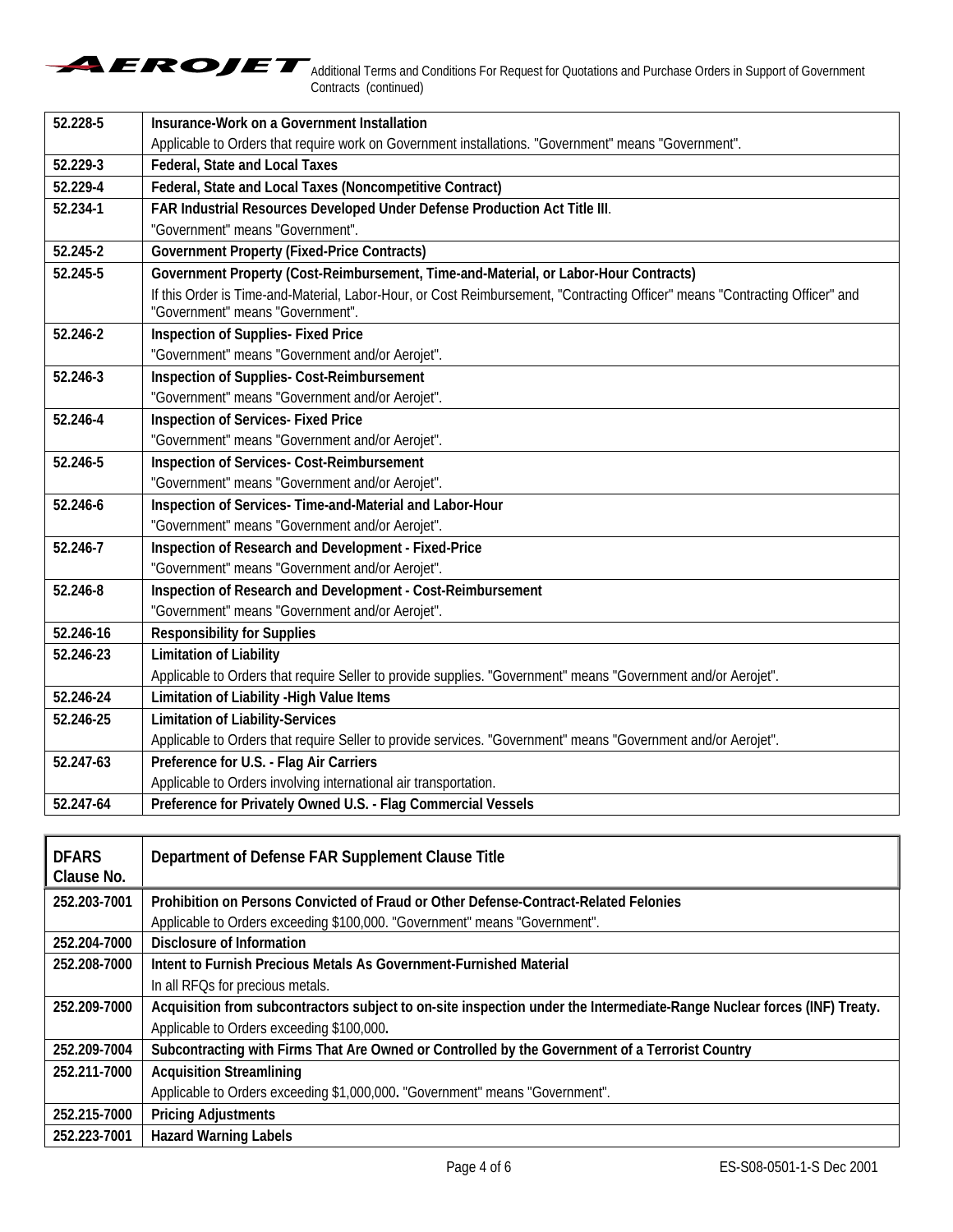| 252.223-7002 | <b>Safety Precautions For Ammunition And Explosives</b>                                                                                                                                                                                                                  |
|--------------|--------------------------------------------------------------------------------------------------------------------------------------------------------------------------------------------------------------------------------------------------------------------------|
|              | Applicable to Orders involving ammunitions and explosives.                                                                                                                                                                                                               |
| 252.223-7003 | <b>Change In Place Of Performance-Ammunition And Explosives</b>                                                                                                                                                                                                          |
|              | Applicable to Orders involving ammunitions and explosives.                                                                                                                                                                                                               |
| 252.223-7006 | Prohibition On Storage And Disposal Of Toxic And Hazardous Materials                                                                                                                                                                                                     |
|              | Applicable to Orders involving work on DoD installations.                                                                                                                                                                                                                |
| 252.223-7007 | Safeguarding Sensitive Conventional Arms, Ammunition, and Explosives                                                                                                                                                                                                     |
| 252.225-7001 | Buy American Act and Balance of Payments Program                                                                                                                                                                                                                         |
|              | "Government" means "Government".                                                                                                                                                                                                                                         |
| 252.225-7007 | Buy American Act-trade agreements-Balance of Payments Program.                                                                                                                                                                                                           |
|              | Applicable to Orders that require Seller to provide items that will be end products supplied under the prime contract.                                                                                                                                                   |
| 252.225-7008 | <b>Supplies To Be Accorded Duty-Free Entry</b>                                                                                                                                                                                                                           |
|              | Contact Aerojet for identification of items to be accorded duty-free entry.                                                                                                                                                                                              |
| 252.225-7009 | Duty-Free Entry-Qualifying Country Supplies (End Products And Components)                                                                                                                                                                                                |
|              | Applicable to Orders involving supplies to be accorded duty-free entry under the prime contract. Paragraph (e) is changed to read<br>"Aerojet will obtain from the Government duty-free entry certificates and afford such assistance as appropriate to obtain the duty- |
|              | free entry of qualifying country supplies for which the shipping documents contain the notation specified in paragraph (f) of this                                                                                                                                       |
|              | clause." "Contracting Officer", "Government", "prime contractor", and "prime contract" mean "Contracting Officer", "Government",                                                                                                                                         |
|              | "prime contractor", and "prime contract" in paragraphs (c), (d), (i) and (k); except change "Contracting Officer administering the                                                                                                                                       |
|              | prime contract" and "contract administration office" in paragraph (i) to "Aerojet's purchasing representative", and change                                                                                                                                               |
|              | "Contracting Officer" in paragraph (i)(10) to "'Government".                                                                                                                                                                                                             |
| 252.225-7010 | <b>Duty-Free Entry-Additional Provisions</b>                                                                                                                                                                                                                             |
|              | Applicable to Orders involving supplies to be accorded duty-free entry under the prime contract. Paragraph (c) is changed by<br>deleting "administering the prime contract" after "Contracting Officer" and deleting "contract or" before "subcontract". "Contracting    |
|              | Officer" in paragraph (d) means "Contracting Officer". "Contracting Officer" in paragraph (c)(10) means "Government".                                                                                                                                                    |
| 252.225-7014 | <b>Preference For Domestic Specialty Metals</b>                                                                                                                                                                                                                          |
|              | Applicable to Orders for specialty metals.                                                                                                                                                                                                                               |
| 252.225-7016 | <b>Restriction On Acquisition Of Ball And Roller Bearings</b>                                                                                                                                                                                                            |
|              | Applicable to Orders for bearings.                                                                                                                                                                                                                                       |
| 225.225-7021 | <b>Trade Agreements</b>                                                                                                                                                                                                                                                  |
| 252.225-7022 | Restriction On Acquisition Of Polyacrylonitrile (PAN) Carbon Fiber                                                                                                                                                                                                       |
| 252.225-7025 | <b>Restriction On Acquisition Of Forgings</b>                                                                                                                                                                                                                            |
|              | Applicable to Orders for restricted forgings.                                                                                                                                                                                                                            |
| 252.225-7030 | Restriction On Acquisition Of Carbon, Alloy, And Armor Steel Plate                                                                                                                                                                                                       |
| 252.225-7035 | Buy American Act-North American Free Trade Agreement Implementation Act - Balance of Payments Program Certificate                                                                                                                                                        |
| 252.225-7036 | Buy American Act-North American Free Trade Agreement Implementation Act - Balance of Payment Program                                                                                                                                                                     |
| 252.227-7016 | Rights in bid or proposal information                                                                                                                                                                                                                                    |
| 252.228-7005 | Accident reporting and investigation involving aircraft, missiles, and space launch Vehicles                                                                                                                                                                             |
| 252.231-7000 | <b>Supplemental Cost Principals</b>                                                                                                                                                                                                                                      |
| 252.235-7003 | <b>Frequency Authorization</b>                                                                                                                                                                                                                                           |
|              | Applicable to Orders involving development, production, construction, testing, or operation of a device for which a radio frequency<br>authorization is required.                                                                                                        |
| 252-243-7001 | <b>Pricing Of Contract Modifications</b>                                                                                                                                                                                                                                 |
|              | Applicable to Orders \$100,000 or more.                                                                                                                                                                                                                                  |
| 252.244-7000 | Subcontracts for Commercial Items and Commercial Components (DoD Contracts)                                                                                                                                                                                              |
| 252.245-7001 | <b>Reports of Government Property</b>                                                                                                                                                                                                                                    |
|              | "Government" means "Government".                                                                                                                                                                                                                                         |
|              |                                                                                                                                                                                                                                                                          |